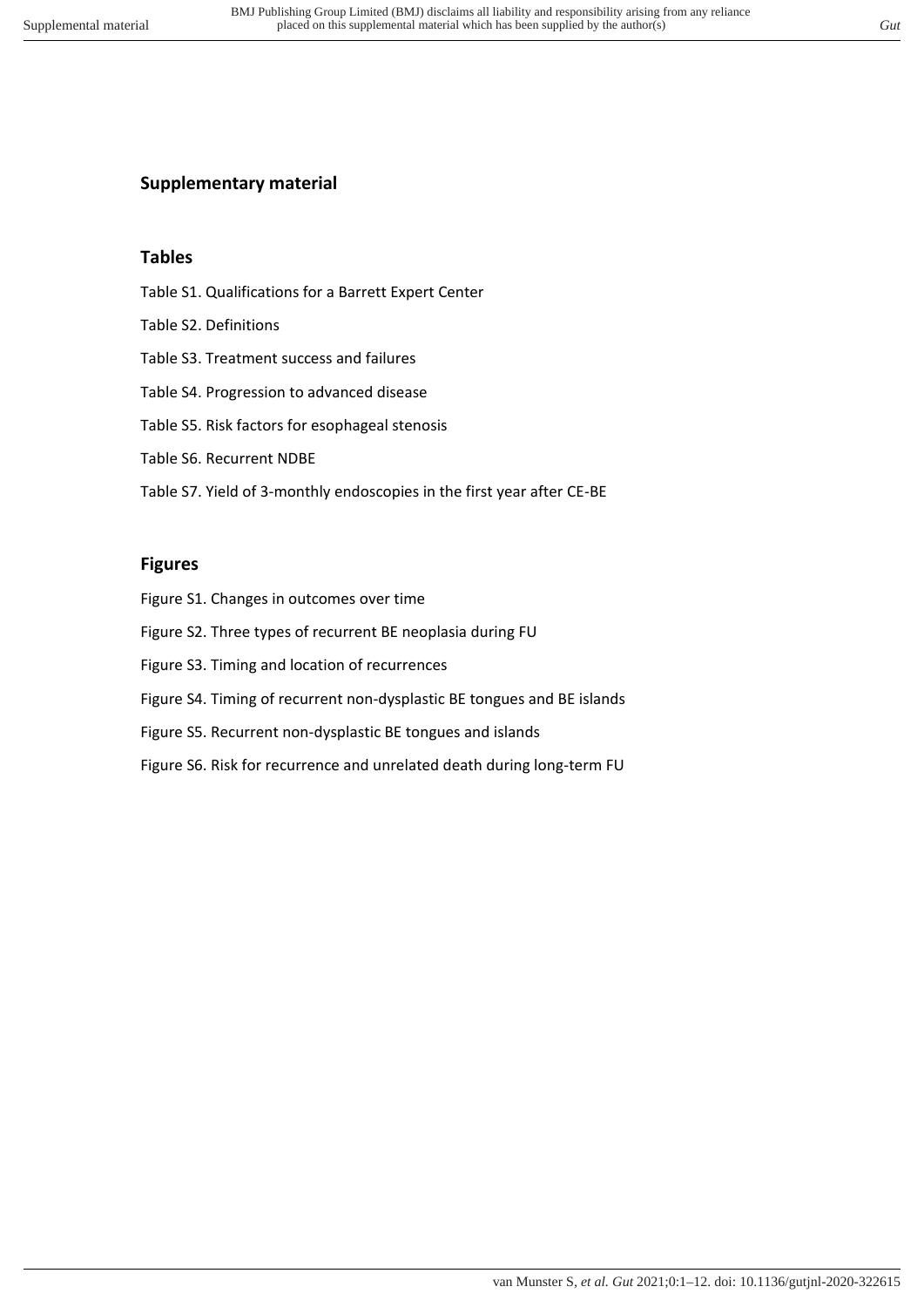## **Table S1. Qualifications for a Barrett Expert Center**

Annual case load for new BE dysplasia >10

1-2 dedicated endoscopists with joint training and demonstrable further education<sup>1</sup>

1-2 dedicated pathologists with joint training and demonstrable further education<sup>2</sup>

High-resolution endoscopic equipment

Expertise to handle complications with access to surgical expertise

Multidisciplinary consultation (surgery, oncology, pathology) for patients with BE neoplasia

Participation in quarterly meetings and case discussions

Adherence to the joint treatment/FU protocol

Prospective registration of all patients in a database

*Qualifications for a center to be a Barrett Expert Center, according to the Dutch Barrett guideline (2).* 

*1: Endoscopists all participated in quarterly meetings with discussion of difficult cases, discussion of new clinical studies and recent literature.* 

*2: All pathologists assessed a digitalized set of 60 whole endoscopy slides, followed by 80 digital cases with 2 consensus meetings; pathologists participated in bi-annual group meetings to discuss difficult cases and recent literature.*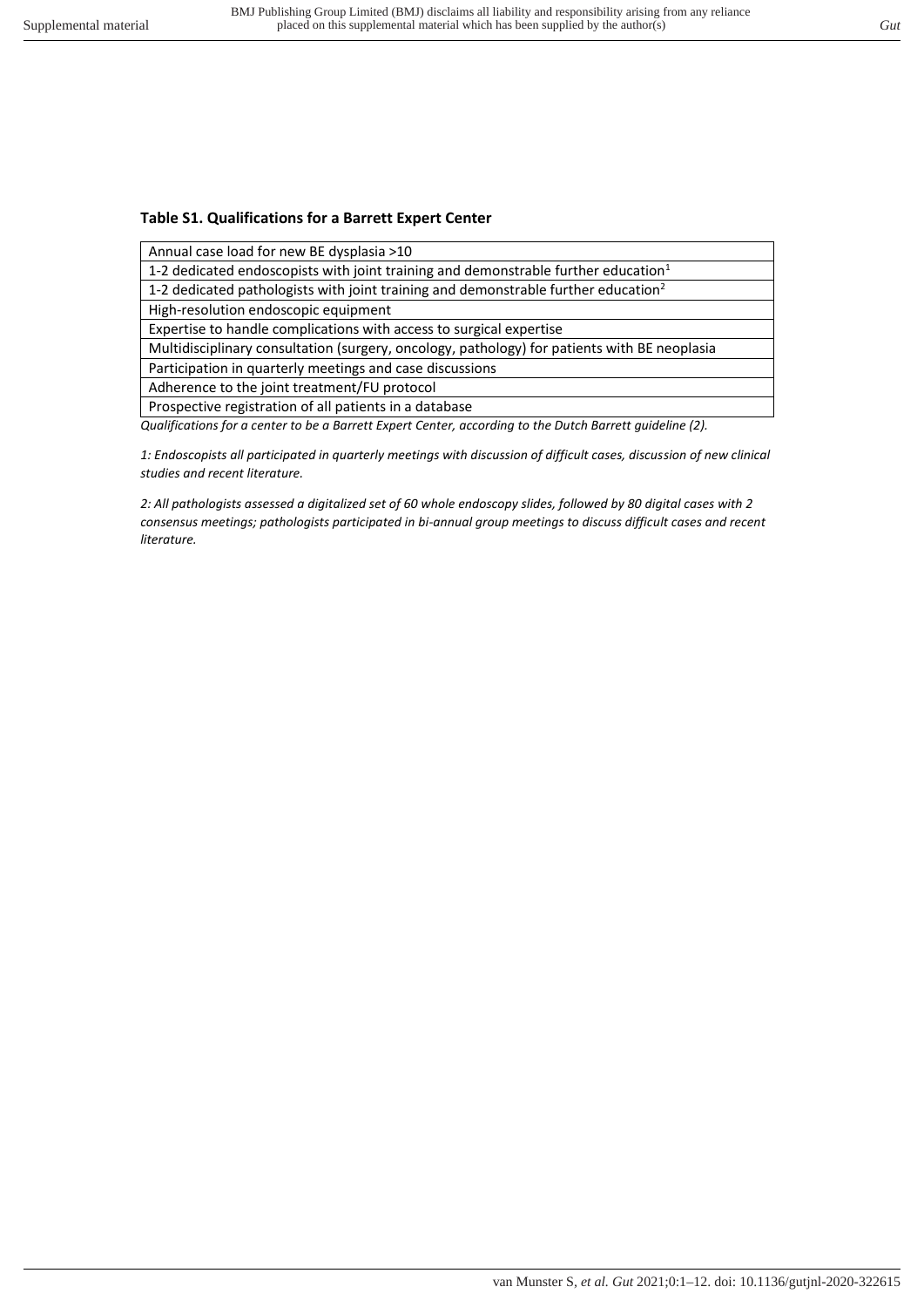## **Table S2. Definitions**

| Term                           | <b>Definition</b>                                                                                                   |
|--------------------------------|---------------------------------------------------------------------------------------------------------------------|
| Advanced EAC exceeding the     | BE neoplasia exceeding the boundaries for curative endoscopic treatment, due to                                     |
| boundaries for curative        | high-risk EAC (≥sm2-EAC, poor differentiation, lymphovascular invasion, or irradical                                |
| endoscopic treatment           | vertical resection margin) or neoplasia that based on its endoscopic appearance as a                                |
|                                | visible lesion would require an endoscopic resection yet which could technically not                                |
|                                | be performed based on extent or local scarring.                                                                     |
| BE related dysplasia and early | BE containing LGD, HGD, or low-risk EAC (defined as ≤sm1-EAC with good-moderate                                     |
| cancer (treatment indication)  | differentiation, no lymphovascular invasion, and radical vertical resection margin)                                 |
|                                |                                                                                                                     |
|                                |                                                                                                                     |
| Bleeding                       | Bleedings (signs of hematemesis, melena, or drop in hemoglobin level) that occurred                                 |
|                                | after the endoscopy and for which a hospital admission or a medical intervention was                                |
|                                | required.                                                                                                           |
| Complete endoscopic            | Complete eradication of all visible Barrett mucosa and all dysplasia. Patients with                                 |
| eradication of BE (CE-BE)      | complete endoscopic eradication of all visible BE, yet persisting IM in the random                                  |
|                                | cardia biopsies, were considered CE-BE.                                                                             |
| Complication, fatal            | Death attributable to procedure <30 days or longer with continuous hospitalization                                  |
| Complication, mild             | Unplanned hospital admission, hospitalization < 3 days, haemoglobin drop < 3 g, no                                  |
|                                | transfusion                                                                                                         |
| Complication, moderate         | 4-10 days hospitalisation, <4 units blood transfusion, repeat endoscopic intervention,<br>radiological intervention |
| Complication, severe           | hospitalisation >10 days, intensive care unit (ICU) admission, need for surgery, >4                                 |
|                                | units blood transfusion, in the case of stenosis: >5 dilatations, stent placement or                                |
|                                | incision therapy                                                                                                    |
| Failure, real                  | Failure for CE-BE with >20% of the initial BE remaining and/or persisting neoplasia                                 |
|                                |                                                                                                                     |
|                                | Failure for CE-BE with <20% of the initial BE remaining and no neoplasia, in whom an                                |
| Failure, elective decision     | elective decision was made to withhold further treatment due to expected minimal                                    |
|                                | benefits from further therapy                                                                                       |
| Perforation                    | Transmural defect of esophageal wall during or immediately following the endoscopy,                                 |
|                                | and/or free air or leakage on radiologic examination                                                                |
|                                |                                                                                                                     |
| Per-protocol population        | All patients in the RFA treatment cohort, who completed the treatment protocol.                                     |
|                                | Patients were excluded for this analysis, if A) unrelated death occurred during                                     |
|                                | treatment, or B) a significant change in comorbidity occurred during treatment and                                  |
|                                | continued RFA was considered medically unjustified.                                                                 |
| Poor healing                   | Visible ulcerations ≥3 months after RFA treatment                                                                   |
| Poor squamous regeneration     | <50% squamous regression after RFA treatment                                                                        |
| Recurrent non-dysplastic BE    | Recurrent endoscopically visible BE in the tubular esophagus, with random biopsies                                  |
|                                | showing IM without dysplasia                                                                                        |
| Severe reflux esophagitis      | Los Angeles Classification Grade C/D reflux esophagitis                                                             |
| <b>Stenosis</b>                | (a)Symptomatic esophageal narrowing requiring an intervention (e.g. endoscopic                                      |
|                                | dilatation, incision therapy, or stent placement).                                                                  |
| Sustained eradication of       | Complete and sustained eradication of LGD, HGD, or EAC during long-term                                             |
| dysplasia                      | endoscopic follow-up. A patient was considered a failure for this endpoint if recurrent                             |
|                                | LGD, HGD, or EAC was detected in the tubular esophagus or cardia, or if lymph node                                  |
|                                | or distant metastasis from EAC were found during follow-up.                                                         |
| Sustained eradication of       | Complete and sustained eradication of HGD, or EAC during long-term endoscopic                                       |
| HGD/EAC                        | follow-up. A patient was considered a failure for this endpoint if recurrent HGD, or                                |
|                                | EAC was detected in any of the biopsies or ER specimen from the tubular esophagus                                   |
|                                | or cardia, or if lymph node or distant metastasis from EAC were found during follow-                                |
|                                | up.                                                                                                                 |
| Touch-up treatment             | Any residual BE persisting after RFA sessions could be treated with a single ER session                             |
|                                | (for areas >5 mm) or with a maximum of two argon plasma coagulation (APC) sessions                                  |
|                                | in case of areas <5 mm.                                                                                             |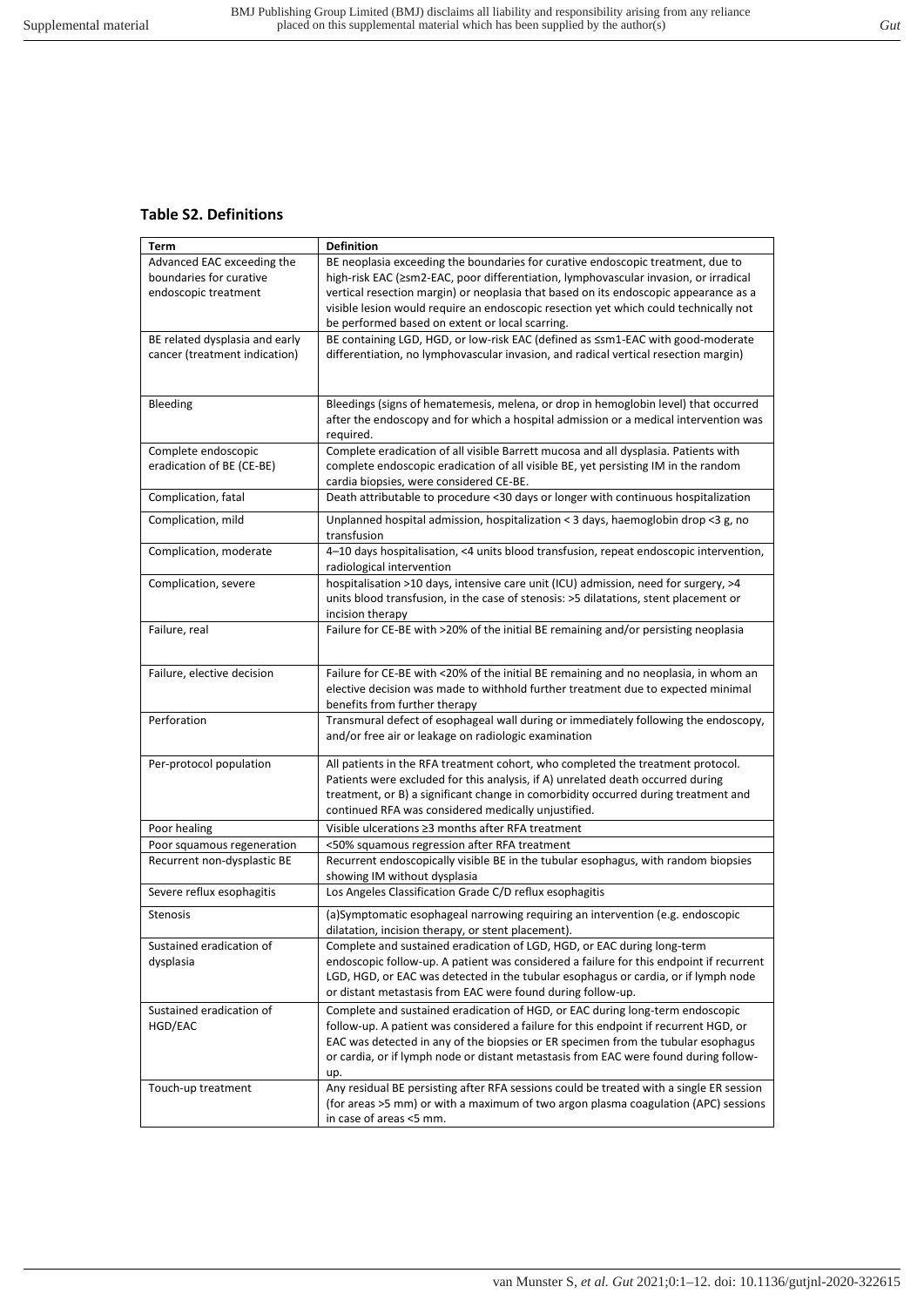| <b>Treatment failure</b> | Patients were considered a failure for CE-BE if residual visible BE persisted after<br>completing the treatment protocol, including -when necessary- a single ER or a<br>maximum of two touch-up APC treatments, and/or if residual dysplasia persisted in<br>biopsies from the cardia. |
|--------------------------|-----------------------------------------------------------------------------------------------------------------------------------------------------------------------------------------------------------------------------------------------------------------------------------------|
|                          |                                                                                                                                                                                                                                                                                         |
| Visible lesion           | Any mucosal irregularity or discoloration within the BE                                                                                                                                                                                                                                 |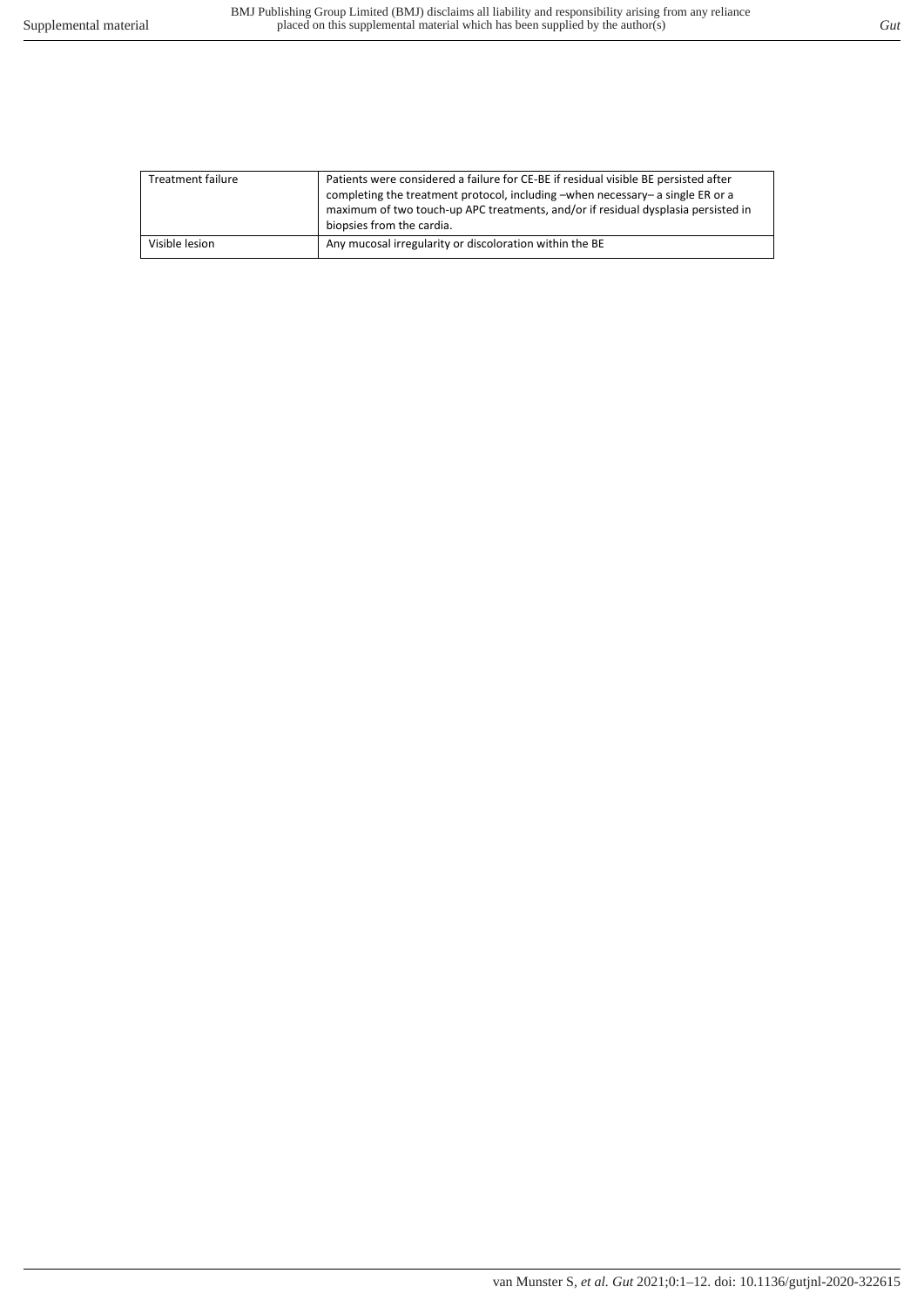## **Table S3. Treatment success and failures**

|                                        | <b>Succes</b>   |                   | <b>Treatment failures</b> |                     |
|----------------------------------------|-----------------|-------------------|---------------------------|---------------------|
|                                        | CE-BE           | All               | Elective                  | Real treatment      |
|                                        |                 |                   | treatment stop            | failures            |
|                                        | $N = 1270$      | $N = 78$          | $N = 34$                  | $N = 44$            |
| Age, years, mean (±sd)                 | 64(9)           | 68 (9)            | 70 (10)                   | 66(8)               |
| Male gender, n (%)                     | 1039 (82)       | 55 (70)           | 23 (68)                   | 32 (72)             |
| Initial BE length, cm, median (IQR)    | C2M4 (0-5; 3-7) | C8M9 (4-10; 6-12) | C4M6 (3-8; 4-9)           | C10M11 (6-12; 7-13) |
| Initial histology, n (%)               |                 |                   |                           |                     |
| LGD                                    | 350 (28)        | 16(21)            | 7(21)                     | 9(21)               |
| <b>HGD</b>                             | 391 (31)        | 17(22)            | 7(21)                     | 10(23)              |
| EAC                                    | 529 (42)        | 45 (58)           | 20(59)                    | 25(57)              |
| ER, n (%)                              | 781 (62)        | 56 (72)           | 24 (73)                   | 32 (73)             |
| C-RFA, N, median (IQR)                 | $1(0-1)$        | $1(1-1)$          | $1(0-1)$                  | $1(1-2)$            |
| F-RFA, N, median (IQR)                 | $2(1-2)$        | $1(0-2)$          | $1(1-2)$                  | $0(0-1)$            |
| Duration of treatment (months, IQR)    | $10(5-13)$      | $10(5-22)$        | 14 (7-29)                 | $8(3-15)$           |
| Persisting IM in normal appearing GEJ, | 85(7)           |                   |                           |                     |
| n (%)                                  |                 |                   |                           |                     |
| Extent of residual BE, cm, median      |                 | $C1M4 (0-6; 2-8)$ | COM2 (0-1; 1-2)           | C5M7 (2-7; 5-11)    |
| (IQR)                                  |                 |                   |                           |                     |
| Reason to stop, n (%)                  |                 |                   |                           |                     |
| High-risk EAC                          |                 | 7(9)              |                           | 7(16)               |
| Multifocal lesions                     |                 | 10(13)            |                           | 10(23)              |
| Poor squamous regeneration             |                 | 38 (49)           | 11 (32)                   | 27(61)              |
| Esophageal stenosis                    |                 | 14 (18)           | 14 (41)                   |                     |
| All BE and HGD/EAC eradicated**        |                 | 9(12)             | 9(26)                     |                     |
| Residual PA, n (%)                     |                 |                   |                           |                     |
| NDBE/LGD                               |                 | 58 (74)           | 34 (100)                  | 24 (55)             |
| HGD/EAC                                |                 | 20(26)            |                           | 20(45)              |
| Final outcome, n (%)                   |                 |                   |                           |                     |
| Progression*                           |                 | 17 (22)           |                           | 17 (39)             |
| CE-BE after extensive ER               |                 | 5(6)              | 2(6)                      | 3(7)                |
| Endoscopic surveillance                | $1,154***$      | 52 (67)           | 29 (85)                   | 23(53)              |
| No further surveillance                |                 | 4(5)              | 3(9)                      | 1(2)                |
| Endoscopic surveillance                |                 |                   |                           |                     |
| Duration, mo, mean (±sd)               | 39 (29)         | 47 (31)           | 49 (22)                   | 45 (39)             |
| Endoscopies, n, mean (±sd)             | 3(2)            | 4(3)              | 4(3)                      | 5(4)                |
| HGD/EAC, n(%)                          | 24(2)           | 13 (25)           | 6(18)                     | 7(30)               |

*Abbreviations: BE – Barrett's esophagus; C-RFA – circumferential RFA; CE-BE – complete endoscopic eradication of Barrett's esophagus; EAC – esophageal adenocarcinoma; ER – endoscopic resection; F-RFA – focal RFA; GEJ – gastroesophageal junction; HGD – high-grade dysplasia; IQR – interquartile range; LGD – low-grade dysplasia; mo – months; NDBE – non-dysplastic BE; SD – standard deviation* 

*\*Disease progression to ta stage that exceeded boundaries for curative endoscopic treatment \*\*Only persisting LGD in the cardia* 

*\*\*\* 1,154 patients with CE-BE and endoscopic surveillance afterwards*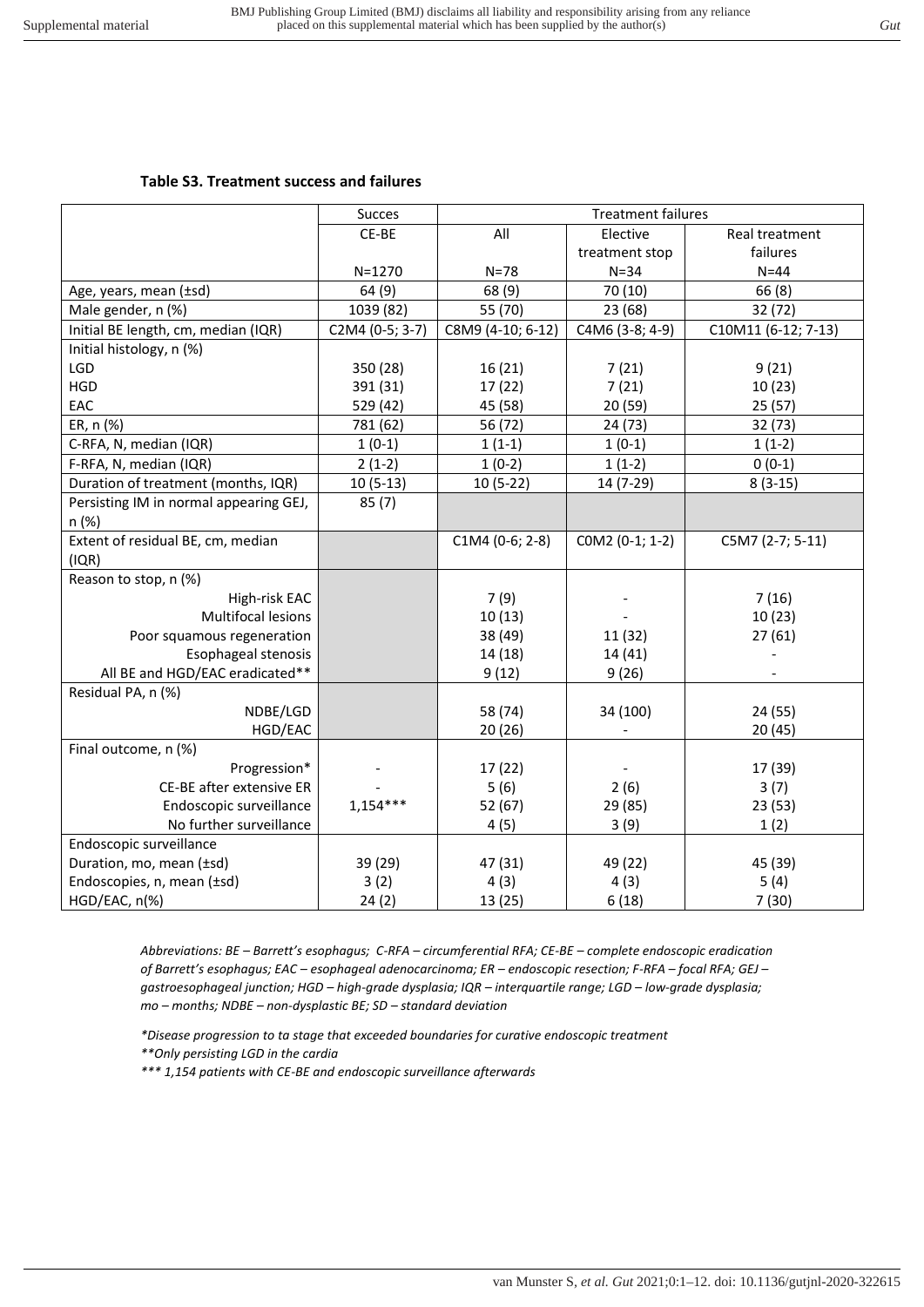#### **Table S4. Progression to advanced neoplasia**

|                |        |                               |           |                |                         |           |                 |            | S5A. Progression during treatment phase                                       |      |                                                                                                 |                                |                                      |
|----------------|--------|-------------------------------|-----------|----------------|-------------------------|-----------|-----------------|------------|-------------------------------------------------------------------------------|------|-------------------------------------------------------------------------------------------------|--------------------------------|--------------------------------------|
| Pt nr          | Treatm | <b>Initial BE</b>             | Reflux -  | Lesio          | <b>Baseline</b>         | ER (n     | <b>RFA</b> (n), | PH,        | Incident lesion,                                                              | Time | Indication for surgery                                                                          | Esophagectomy                  | Outcome                              |
|                | ent    | (cm)                          | itis a/o  | ns             | histology               | pieces)   | (C/F)           | <b>PSR</b> | treatment                                                                     | (mo) |                                                                                                 |                                |                                      |
|                | year   |                               | stenosis  | (n)            |                         |           |                 |            | (histology)                                                                   |      |                                                                                                 |                                |                                      |
|                |        |                               |           |                |                         |           |                 |            | Progression to EAC exceeding the boundaries for curative endoscopic treatment |      |                                                                                                 |                                |                                      |
| 1              | 2011   | C15M15                        | <b>No</b> | $\mathbf{1}$   | M3-EAC                  | Yes $(4)$ | 5(3/2)          | Yes        | Yes, ER                                                                       | 32   | PSR with progression to                                                                         | Yes (T2N1M0)                   | Curative surgery, unrelated          |
|                |        |                               |           |                |                         |           |                 |            | (sm, R1)                                                                      |      | high-risk EAC                                                                                   |                                | death                                |
| $\overline{2}$ | 2009   | C8M10                         | <b>No</b> | $\mathbf{1}$   | M3-EAC.<br>residual HGD | Yes $(4)$ | 2(0/2)          | <b>No</b>  | Yes, ER<br>(sm, G3, R1)                                                       | 13   | Progression to high-risk EAC                                                                    | Yes (T1bN2M0)                  | Curative surgery, unrelated<br>death |
| 3              | 2017   | C1M2                          | <b>No</b> | $\mathbf{1}$   | M3-EAC                  | Yes $(2)$ | 1(0/1)          | <b>No</b>  | Yes, ER<br>(sm2, G3, R1)                                                      | 10   | Progression to high-risk EAC                                                                    | Yes (T2N0M0)                   | Curative surgery, alive              |
| $\overline{4}$ | 2011   | C5M7                          | Yes       | $\overline{2}$ | M3-EAC,<br>residual LGD | Yes $(2)$ | 2(1/1)          | Yes        | Yes. ER<br>$(sm1, LVH+, R1)$                                                  | 10   | PSR with progression to<br>high-risk EAC                                                        | Yes (TisN0M0)                  | Curative surgery, alive              |
| 5              | 2009   | C5M8                          | No        | $\overline{a}$ | Multifocal HGD          | No        | 3(1/2)          | No         | Yes, ER<br>$(sm2, LVH+, R1)$                                                  | 22   | Progression to high-risk EAC                                                                    | Yes (T1bN0M0)                  | Curative surgery, alive              |
| 6              | 2012   | C11M14                        | Yes       | $\overline{2}$ | HGD, residual<br>HGD    | Yes $(4)$ | 1(1/0)          | Yes        | Yes, ER<br>(sm, R1)                                                           | 19   | PSR with progression to<br>high-risk EAC                                                        | No, patient refused<br>surgery | EAC-related death                    |
| $\overline{7}$ | 2009   | C15M15                        | Yes       |                | Multifocal HGD          | No        | 2(2/0)          | Yes        | Yes, ER<br>$(sm, LVH+, R1)$                                                   | 8    | PSR with progression to<br>high-risk EAC                                                        | No, unfit for<br>surgery       | EAC-related death                    |
|                |        |                               |           |                |                         |           |                 |            |                                                                               |      | Endoscopic resection technically impossible due to multifocality and/or post-treatment fibrosis |                                |                                      |
| 8              | 2008   | C11M13                        | No        | 2              | M3-EAC,<br>residual EAC | Yes $(2)$ | 1(1/0)          | <b>No</b>  | Multifocal, no ER<br>(EAC)                                                    | 8    | <b>Multifocal EAC</b>                                                                           | Yes (T1aN0M0)                  | Curative surgery, alive              |
| 9              | 2008   | C10M12                        | <b>No</b> | $\mathbf{1}$   | M2-EAC                  | Yes $(3)$ | 2(2/0)          | Yes        | Multifocal, partial<br>ER (HGD)                                               | 9    | Multifocal HGD and PSR                                                                          | Yes (T1aN0M0)                  | Curative surgery, alive              |
| 10             | 2008   | C12M13                        | No        | 3              | M3-EAC                  | Yes (7)   | 1(1/0)          | Yes        | Multifocal, no ER<br>(EAC)                                                    | 4    | Multifocal EAC and PSR                                                                          | Yes (T1aN0M0)                  | Curative surgery, alive              |
| 11             | 2016   | C6M11                         | No        | $\overline{2}$ | M3-EAC,<br>residual unk | Yes (7)   | 1(1/0)          | Yes        | Multifocal, partial<br>ER (HGD)                                               | 22   | Multifocal HGD and PSR                                                                          | Yes (T0N0M0)                   | Curative surgery, alive              |
| 12             | 2015   | C <sub>2</sub> M <sub>6</sub> | <b>No</b> | $\overline{2}$ | M2-EAC,<br>residual HGD | Yes $(4)$ | 3(0/3)          | <b>No</b>  | Multifocal, partial<br>ER (LGD)                                               | 14   | Rapidly growing, multifocal<br>abnormalities                                                    | No, unfit for<br>surgery       | <b>EAC-related death</b>             |
| 13             | 2015   | C10M11                        | Yes       | $\mathbf{1}$   | M3-EAC,<br>residual unk | Yes $(4)$ | 2(2/0)          | Yes        | Multifocal, no ER<br>(EAC)                                                    | 6    | Multifocal EAC, PSR, and<br>stenosis                                                            | No, unfit for<br>surgery       | <b>EAC-related death</b>             |
| 14             | 2012   | C11M12                        | <b>No</b> | $\mathbf{1}$   | M3-EAC,<br>residual unk | Yes $(1)$ | 2(2/0)          | Yes        | Multifocal, no ER<br>(HGD)                                                    | 10   | Multifocal HGD and PSR                                                                          | No, unfit for<br>surgery       | Unrelated death                      |
| 15             | 2013   | C12M13                        | <b>No</b> | $\mathbf{1}$   | Sm1-EAC                 | Yes (10)  | 2(1/1)          | <b>No</b>  | Yes, incomplete ER<br>(EAC)                                                   | 21   | Persisting lesion with EAC<br>and severe fibrosis                                               | No, unfit for<br>surgery       | Unrelated death                      |
| 16             | 2014   | C14M16                        | <b>No</b> | $\overline{2}$ | M3-EAC.<br>residual HGD | Yes (14)  | 1(0/1)          | Yes        | Multifocal, no ER<br>(HGD)                                                    | 5    | Multifocal HGD and PSR                                                                          | No, unfit for<br>surgery       | Alive                                |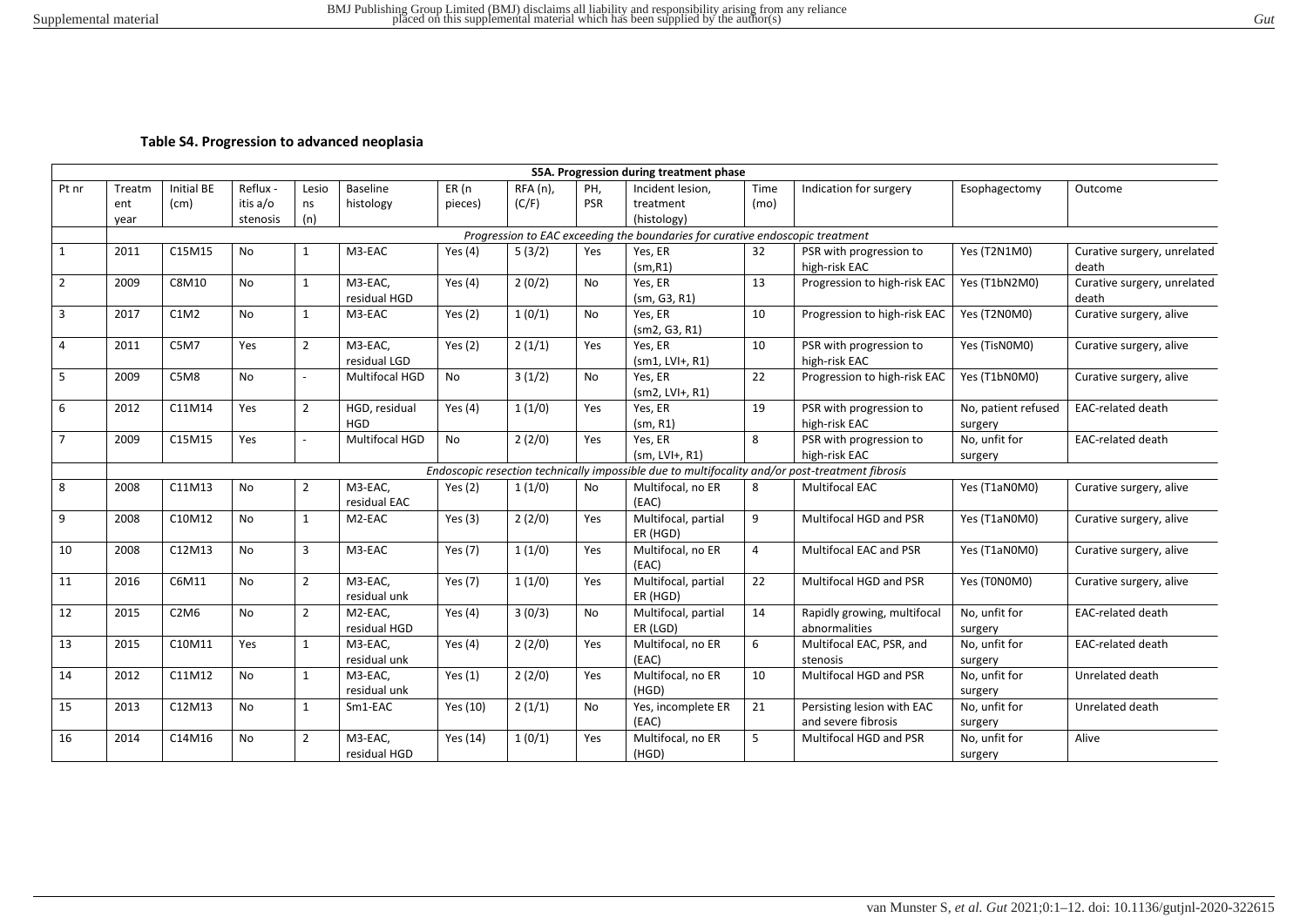| $\overline{\phantom{a}}$ | 2010 | C11M13 | No | M2-EAC,           | Yes $(3)$ | 1(1/0) | Yes | partial<br>Multifocal | $\ddot{\phantom{1}}$<br>I EAC and PSR<br>'Itifoca<br><b>IVIU</b> | No, unfit for | Alive |
|--------------------------|------|--------|----|-------------------|-----------|--------|-----|-----------------------|------------------------------------------------------------------|---------------|-------|
|                          |      |        |    | .<br>residual unk |           |        |     | ER (EAC)              |                                                                  | surgery       |       |

|                         |        |                               |          |        |                          |           |            |            |                  | S5B. Progression during follow-up |               |                                                  |                                            |                                                                      |
|-------------------------|--------|-------------------------------|----------|--------|--------------------------|-----------|------------|------------|------------------|-----------------------------------|---------------|--------------------------------------------------|--------------------------------------------|----------------------------------------------------------------------|
| Patie                   | Trear  | Initial BE                    | Reflux - | Lesion | Baseline                 | ER (n     | $RFA(n)$ , | PH.        | Incident lesion, | Touch-up                          | FU duration   | Type of progression                              | Esophagectomy                              | Final outcome                                                        |
| nt                      | tmer   | (cm)                          | itis a/o | s(n)   | histology                | pieces)   | (C/F)      | <b>PSR</b> | treatment        |                                   | before        |                                                  |                                            |                                                                      |
|                         | t year |                               | stenosis |        |                          |           |            |            | (histology)      |                                   | progression   |                                                  |                                            |                                                                      |
|                         | 2010   | C12M13                        | Yes      |        | M3-EAC                   | Yes $(2)$ | 3(1/2)     | <b>No</b>  | No.              | 1 APC                             | 30mo, 2 endo  | Metastasized EAC, no<br>intra-luminal recurrence | No, metastasized at<br>moment of detection | <b>EAC-related death</b>                                             |
| $\overline{2}$          | 2008   | C8M10                         | Yes      |        | M3-EAC                   | Yes $(2)$ | 2(2/0)     | Yes        | No               | Multiple<br>APC                   | 24 mo, 2 endo | Recurrent lesion and ER<br>(sm1, G3, R1)         | Yes (TxN0M0),                              | +8 years recurrent EAC<br>in gastric tube,<br>chemoradiation. Alive. |
| $\overline{\mathbf{3}}$ | 2009   | C <sub>3</sub> M <sub>5</sub> | No.      |        | M3-EAC                   | Yes $(2)$ | 4(1/3)     | <b>No</b>  | No               |                                   | 12 mo. 2 endo | Recurrent lesion and ER<br>$(sm2, G3, LVH+, R1)$ | Yes (TxN1M0)                               | +1.5 years M1, EAC-<br>related death.                                |
| $\overline{4}$          | 2011   | C8M8                          | No       |        | Multifocal<br><b>HGD</b> | <b>No</b> | 3(1/2)     | <b>No</b>  | No               |                                   | 30 mo, 2 endo | Recurrent lesion and ER<br>$(sm2, G3, LVI+, R0)$ | Yes (T1bN2M0).                             | +3 months M1, EAC-<br>related death                                  |
| - 5                     | 2016   | C10M11                        | Yes      |        | Multifocal<br><b>HGD</b> | <b>No</b> | 2(1/1)     | Yes        | Yes, ER (m2-EAC) | 1 APC                             | 12 mo, 1 endo | Recurrent lesion and<br>ER/RFA (sm2, R1)         | Yes (T1bN1M0)                              | Curative surgery, alive                                              |

Abbreviations: APC - argon plasma coagulation; BE - Barrett's esophagus; C-RFA - circumferential RFA; EAC - esophageal adenocarcinoma; endo - endoscopies; ER endoscopic resection; F-RFA - focal RFA; FU - follow-up; G3 - poor differentiation; GEJ - gastroesophageal junction; HGD - high-grade dysplasia; IQR - interquartile range; LGD - low-grade dysplasia; LVI - lymphovascular invasion; mo - months; PH - poor healing; PSR - poor squamous regeneration; R1 - irradical resection; SD - standard *deviation*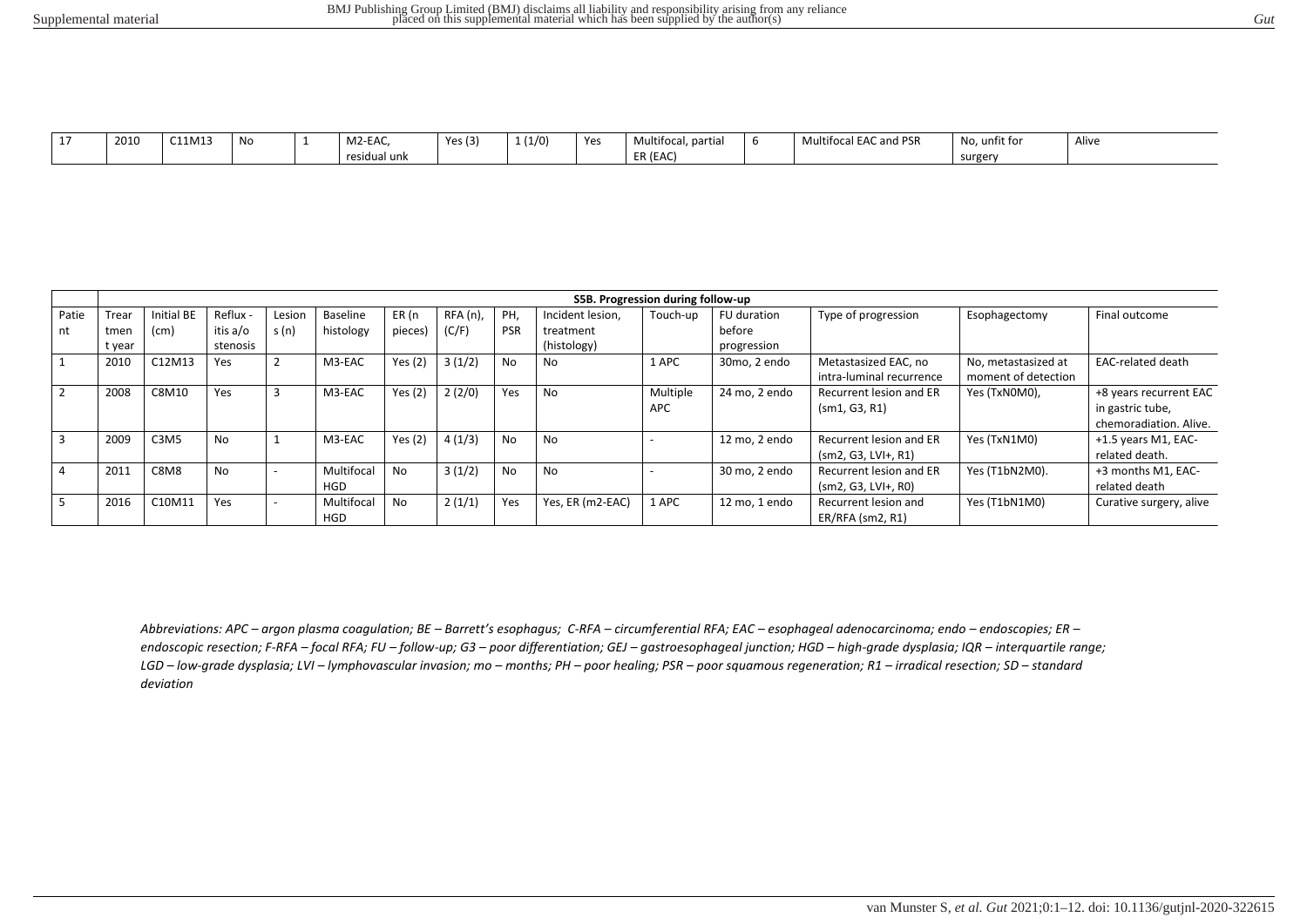## **Table S5. Risk factors for esophageal stenosis**

|                                                                   | No stenosis | <b>Stenosis</b> | P-value |
|-------------------------------------------------------------------|-------------|-----------------|---------|
|                                                                   | $N = 1176$  | $N = 210$       |         |
| Circumferential extent of BE, cm, median (p25-p75)                | $2(0-5)$    | $3(1-7)$        | < 0.01  |
| Maximum extent of BE, cm, median (p25-p75)                        | $5(3-7)$    | $6(4-9)$        | < 0.01  |
| Reflux esophagitis at baseline, n (%)                             | 40(3)       | 9(4)            | 0.52    |
| Prior ER, n (%)                                                   | 705 (60)    | 165 (79)        | < 0.01  |
| Length of prior ER, mm, median (p25-p75) $1$                      | $20(15-26)$ | 25 (20-40)      | < 0.01  |
| Circumferential extent of prior ER, cm, median (p25-              | 30 (25-50)  | 37 (24-50)      | < 0.01  |
| $p75)^2$                                                          |             |                 |         |
| Total number of ER specimen, n, median ( $p25-p75$ ) <sup>3</sup> | $2(1-3)$    | $3(2-5)$        | < 0.01  |

1: 88 were missing

2: 323 were missing

3: 5 were missing

Abbreviations: BE – Barrett's esophagus; ER – endoscopic resection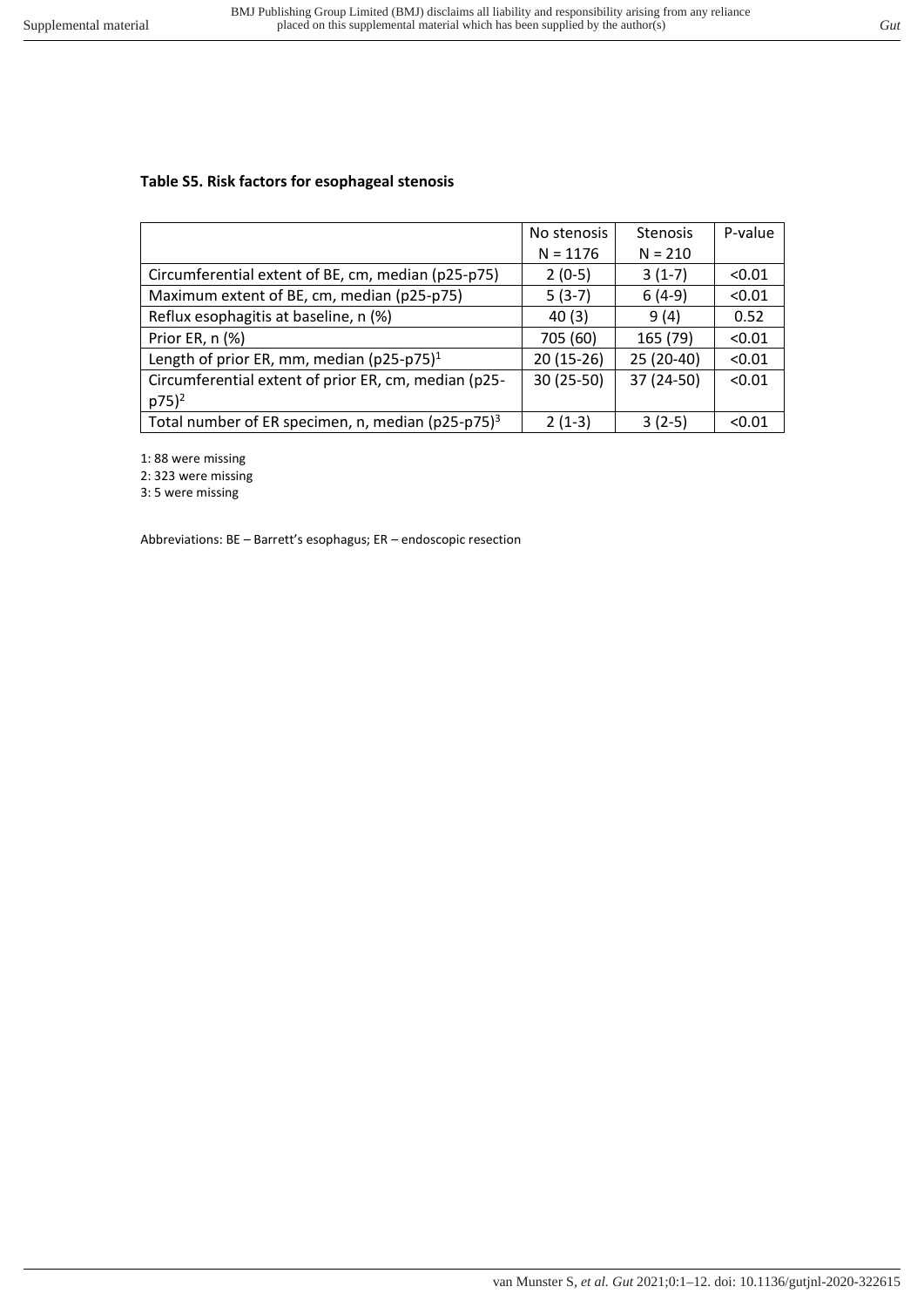## **Table S6. Recurrent NDBE**

|                        |                                             | <b>BE tongues</b><br>$N = 27$ | <b>BE</b> islands<br>$N = 84$ |
|------------------------|---------------------------------------------|-------------------------------|-------------------------------|
|                        | Duration after treatment, mo, median (IQR)  | 33 (24-48)                    | $15(11-24)$                   |
| FU before              | N endoscopies after treatment, median (IQR) | $3(2-3)$                      | $2(1-2)$                      |
| <b>NDBE</b>            | Patients with IM in cardia before recurrent | 3(11)                         | 4(5)                          |
|                        | NDBE, n (%)                                 |                               |                               |
| Recurrent              | Extent of BE, median (IQR)                  | COM2 (0-1; 2-3)               | Diminutive islands            |
| <b>NDBE</b>            |                                             |                               |                               |
|                        | Treatment, n (%)                            | 5 (19); all RFA               | 65 (77); all APC              |
|                        | Surveillance, n (%)                         | 22 (81)                       | 19 (23)                       |
| Outcomes<br>after NDBE | Duration of surveillance, median (IQR)      | 20 (10-30)                    | 24 (18-30)                    |
|                        | Progression to LGD, n (%)                   | 1(5)                          | 0                             |
|                        | Progression to HGD/EAC, n (%)               | 0                             | 0                             |

*Abbreviations: BE – Barrett's esophagus; EAC – esophageal adenocarcinoma; FU – follow-up; HGD – high-grade dysplasia; IM – intestinal metaplasia; IQR – interquartile range; LGD – low-grade dysplasia; mo – months; NDBE – non-dysplastic Barrett's esophagus*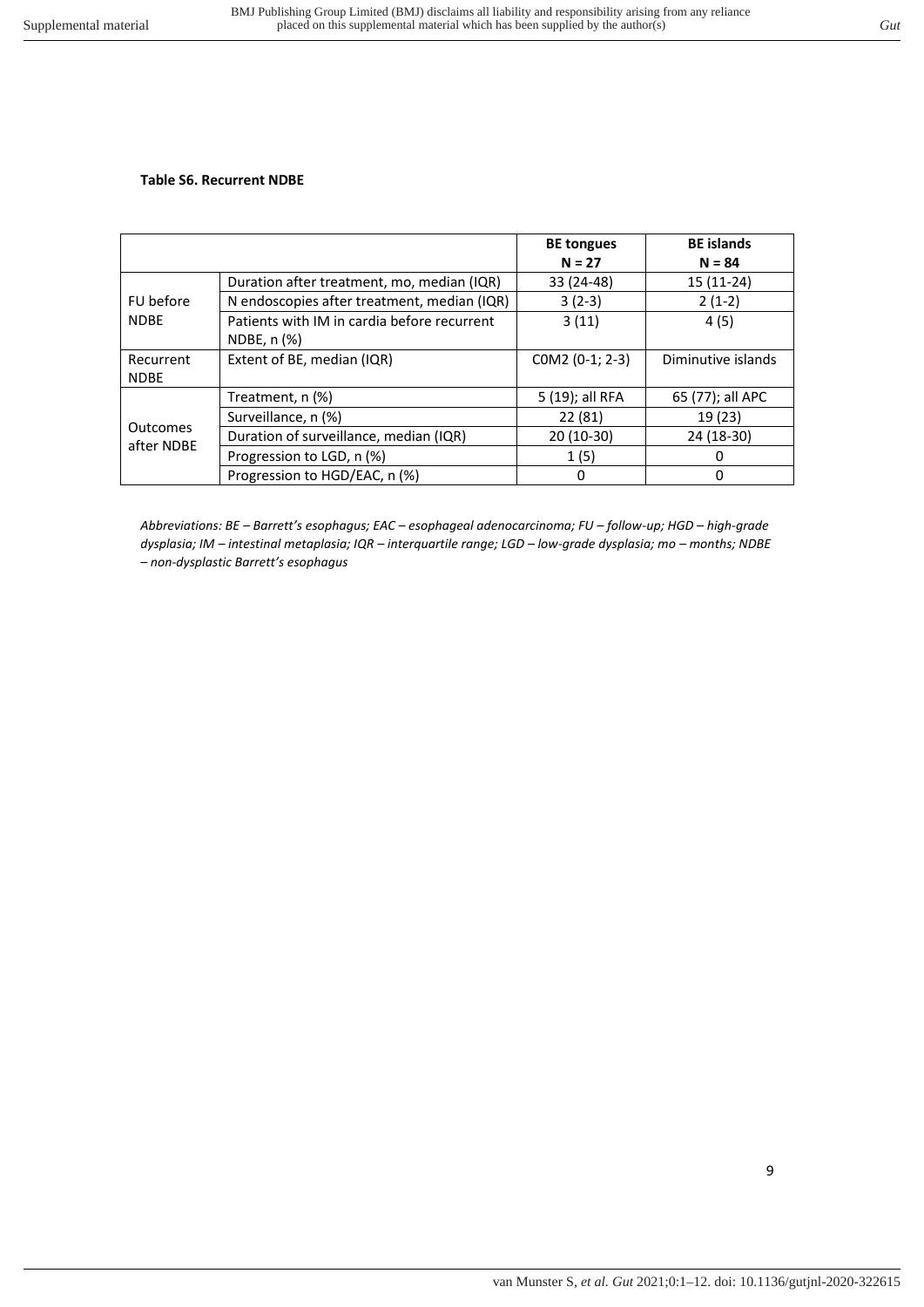#### **Table S7. Yield of frequent FU in the first year of FU**

|                                              | <b>Frequent FU</b><br>$(t=0,3,6,9,12mo)$<br>$N = 393$ | <b>Annual FU</b><br>(t=0, 12mo)<br>$N = 486$ | P-value |  |  |  |  |  |  |
|----------------------------------------------|-------------------------------------------------------|----------------------------------------------|---------|--|--|--|--|--|--|
| S6.A Recurrence in the first 30 months of FU |                                                       |                                              |         |  |  |  |  |  |  |
| FU duration, mo, median (IQR)                | 30 (30-30)                                            | 30 (29-30)                                   | 0.31    |  |  |  |  |  |  |
| Endoscopies, n, median (IQR)                 | $6(4-7)$                                              | $3(2-4)$                                     | 0.01    |  |  |  |  |  |  |
| Recurrence, n (%)                            | 11(2.8)                                               | 7(1.4)                                       | 0.15    |  |  |  |  |  |  |
| LGD in GEJ                                   | 3(0.8)                                                | 1(0.2)                                       | 0.75    |  |  |  |  |  |  |
| Early BE neoplasia                           | 6(1.5)                                                | 5(1.0)                                       |         |  |  |  |  |  |  |
| <b>Advanced EAC</b>                          | 2(0.5)                                                | 1(0.2)                                       |         |  |  |  |  |  |  |
| Annual risk, % [95% CI]                      | $0.11$ [0.06-0.19]                                    | $0.05$ [0.02-0.11]                           | 0.15    |  |  |  |  |  |  |
| HR recurrence* [95% CI]                      | 1.57 [0.59-4.14]                                      | Ref                                          | 0.37    |  |  |  |  |  |  |
| S6.B Progression during entire FU            |                                                       |                                              |         |  |  |  |  |  |  |
| Advanced neoplasia, n (%)                    | 3(0.7)                                                | 2(0.4)                                       | 0.40    |  |  |  |  |  |  |
| Annual risk, % [95% CI]                      | $0.01$ [0-0.03]                                       | $0.01$ [0-0.04]                              | 0.65    |  |  |  |  |  |  |
| HR progression* [95% CI]                     | 0.79 [0.11-5.84]                                      | Ref                                          | 0.82    |  |  |  |  |  |  |

*\*Ratio for 3-monthly endoscopies versus annual endoscopies, adjusted for age, gender, length of BE, worst pathology at baseline, reflux stenosis, incident lesion lesion* 

*Abbreviations: BE – Barrett's esophagus; CI – confidence interval; EAC – esophageal adenocarcinoma; FU – follow-up; HR – hazard ratio; IQR – interquartile range; LGD – low-grade dyplasia; mo - months*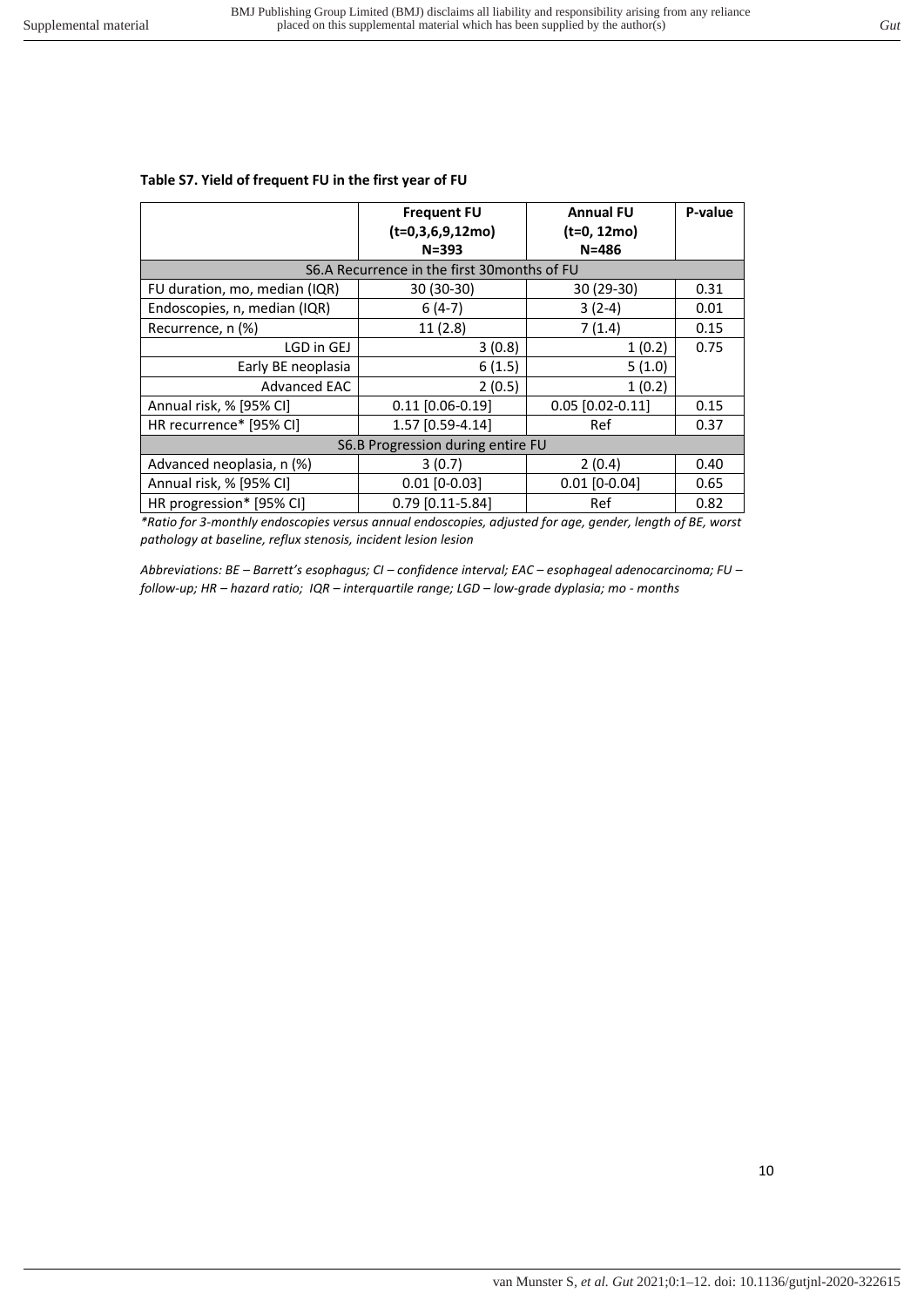## **Figure S1. Changes in outcomes over time**

#### **S1.A New patients per year**

*The proportion of patients treated for LGD significantly increased over time, with 14% of patients with LGD before 2013 and 36% thereafter (P 0.01; regression coefficient 2.44 [95% CI 0.82-4.07]).* 

## **S1.B Proportion of patients with ER per year**

*The proportion of ER for HGD patients significantly changed over time, with 47% of HGD patients undergoing ER before 2013 and 59% in the years thereafter (P0.01, regression coefficient 1.54 [95% CI 0.43-2.64]). The proportion for EAC and LGD patients did not differ significantly over time (regression coefficients , 0.01 [95% CI - 0.38-0.21] for EAC and 0.28 [95% CI -1.70-2.26] for LGD).* 

## **S1B. Treatment outcomes per year**

*The proportion of patients with complete eradication of BE did not change over time; 5.2% of patients had successful treatment before 2013 and 6.0% thereafter (P 0.42; regression coefficient 0.01 [95%CI -0.53-0.55]).*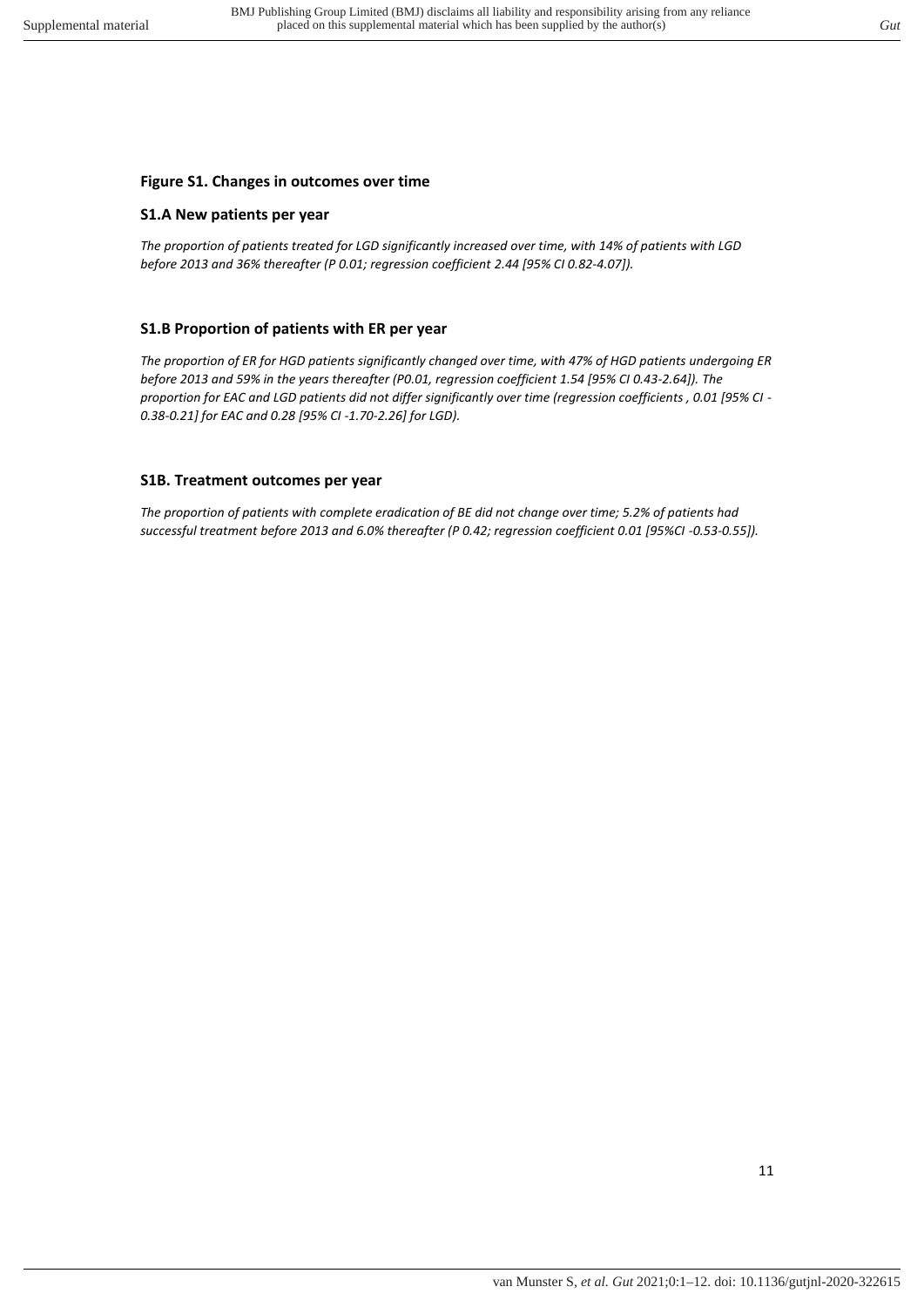#### **Figure S2. Three types of recurrences during FU**

Recurrences were categorized into three grades; (1) recurrent LGD in a normal appearing cardia; (2) recurrent early neoplasia with curative endoscopic treatment; (3) advanced neoplasia that exceeded boundaries for curative endoscopic re-treatment.

#### 2.1 Recurrent LGD in GEJ

*A+B) Initial C12M12 with flat HGD; C+D) CE-BE was achieved after 1 C-RFA; 2 F-RFA and touch-up APC for small remaining BE islands and biopsies from just below the cardia showed absence of IM; E) 2 years after CE-BE was established no endoscopic abnormalities were found, but biopsies from just below the cardia showed LGD. This was reproduced at the first follow-up 6 months later but not during further FU.* 

#### 2.2 Recurrent early BE neoplasia

*A+B) Initial BE C8M9 with a visible lesion at the 4 o'clock position that contained a well-differentiated mucosal cancer; C) after ER, 1 C-RFA and 2 F-RFA, patients achieved CE-BE and biopsies from the cardia confirmed absence of IM; D+E) 2 years after CE-BE, a small recurrent BE lesion was detected at the 6 o'clock position; and (F+G) ER was performed for a welldifferentiated mucosal EAC; (H) CE-BE was re-achieved and sustained afterwards.* 

#### 2.3 Progression

A) Initial C6M10 BE with a visible lesion at 3 o'clock; B) EMR was performed for mucosal, well-differentiated EAC, C) followed *by circumferential RFA, 2 Focal RFA and touch-up APC for remaining small BE islands. D) CE-BE was achieved. E) 3 years after CE-BE, a recurrent BE lesion was detected at the 7 o'clock position. F+G) ER was performed for sm1-EAC with poor differentiation and positive deep resection margins. Patient was referred for esophagectomy (TxN0M0). Eight years later, recurrent EAC with lymph node metastasis had developed in the gastric tube, for which chemoradiation therapy was performed. Final outcome is pending.*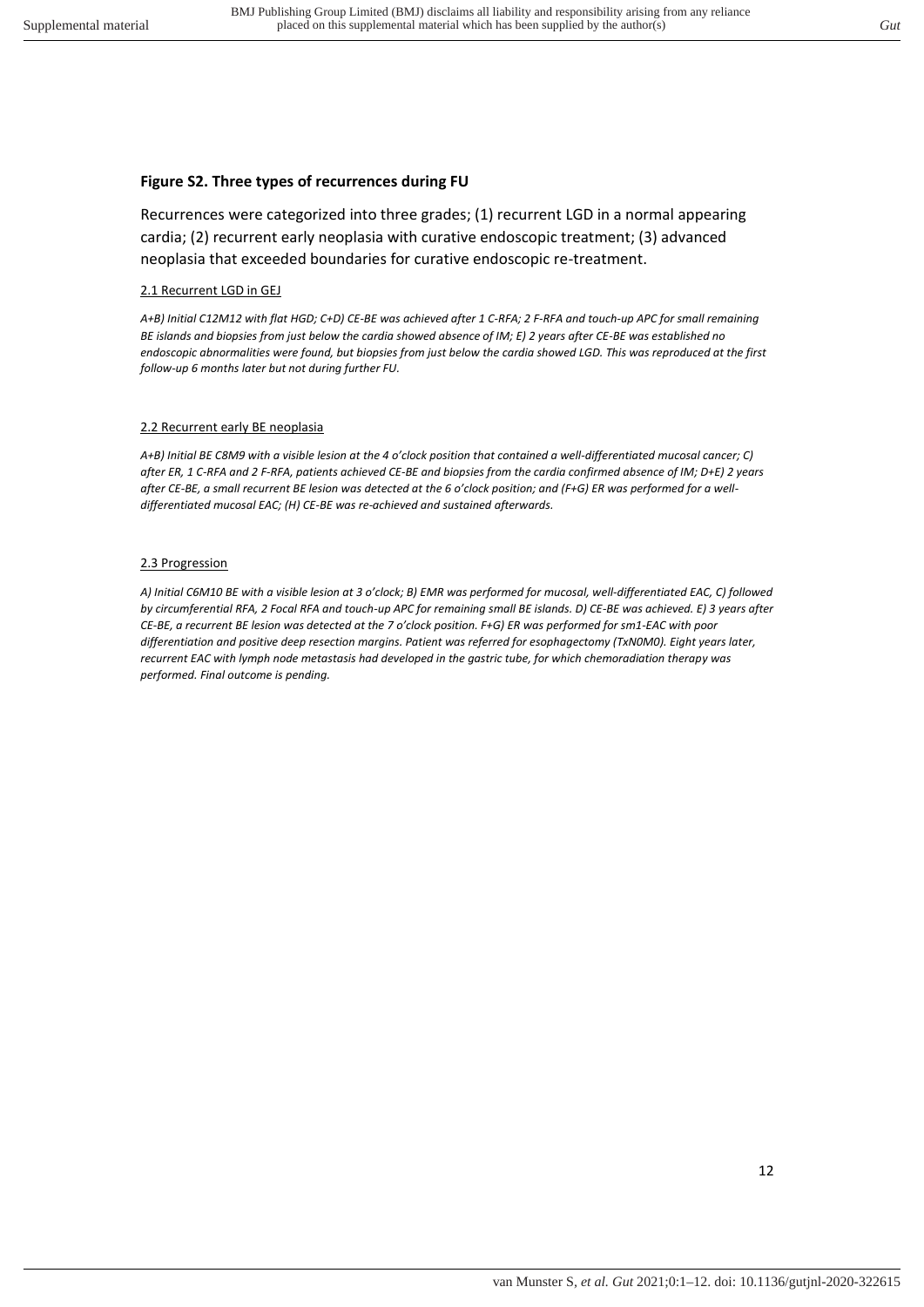#### **Figure S3. Timing and location of recurrences**

| T (m0) | U    | $\sim$<br>ᅩ | 24  | 36  | 48  | 60  | $\overline{\phantom{a}}$<br>- | 84  | 96 | 108 |
|--------|------|-------------|-----|-----|-----|-----|-------------------------------|-----|----|-----|
| N      | 1154 | 977         | 611 | 455 | 349 | 317 | 216                           | 148 | 67 | 33  |

*Timing, location and size of dysplastic BE recurrences according to the initial BE length. The x-axis represents follow-up in months after the last treatment; the y-axis represents the length of the esophagus in cm with 0 being the gastro-esophageal junction. The size in the graph represents the actual size of the recurrence.* 

#### **Figure S4. Timing of recurrent non-dysplastic BE tongues and BE islands**

| 0    | $\sim$<br>ᅩ | 24  | 36  | 48  | 60  | --<br>$\sim$ | 84  | 96 |
|------|-------------|-----|-----|-----|-----|--------------|-----|----|
| 1154 | 977         | 611 | 455 | 349 | 317 | 216          | 148 | 67 |

*Kaplan Meier curves for recurrent BE tongues and recurrent BE islands. Recurrent BE tongues were detected after median 38 months and BE islands after median 15 months (P 0.02). The annual risk for BE tongues was 0.4% [95% CI 0.2-0.8] in the first 2 years and 1.0% [95% CI 0.7-1.5] thereafter. BE islands had an annual risk of 3.1% [2.4-4.0] in year 1-2 and 0.8% [0.5-1.3] in the years thereafter* 

#### **Figure S5. Recurrent non-dysplastic BE tongues and islands**

#### 5.1 Recurrent NDBE

*A+B+C) Initial BE was C13M17 and ER was performed for a lesion containing HGD, followed by 1 Circumferential and 2 Focal RFA. D+E) CE-BE was achieved and biopsies from just below the cardia confirmed absence of intestinal metaplasia. F+G) 4 years after CE-BE was established, recurrent C0M2 BE tongue was found and biopsies showed intestinal metaplasia but no dysplasia. No progression occurred during 2 years follow-up.*

#### 5.2 Tiny islands

*Several examples of tiny BE islands that were found during FU.*